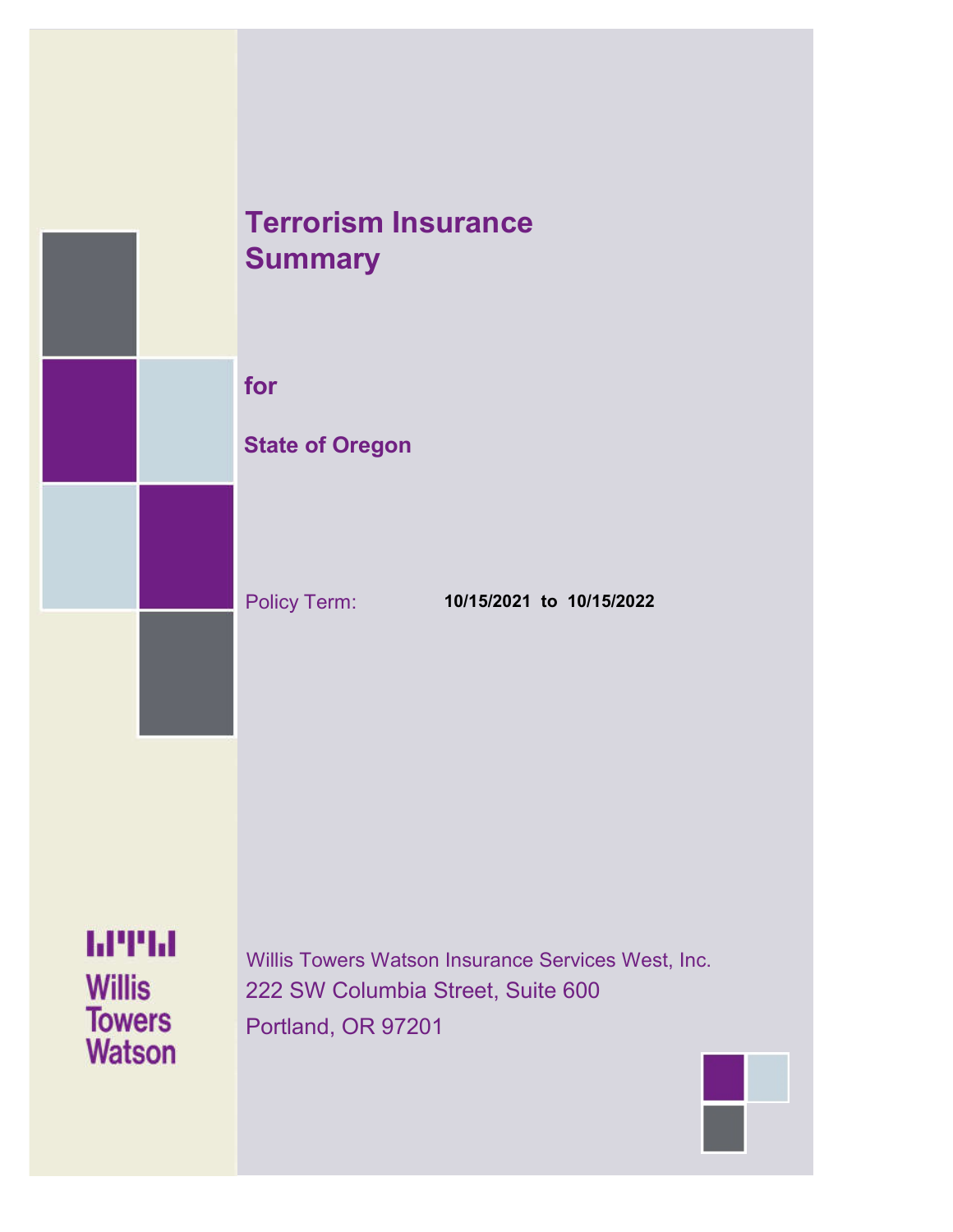# **STATE OF OREGON**

**Terrorism Summary**

#### **Policy Term October 15, 2021 - October 15, 2022 Policy Number 13865L21**

**Carrier Lloyd's Underwriters**

#### **A.M. Best Rating N/A**

#### **Terrorism Coverage**

| Terrorism Coverage                                                  |                                                         |
|---------------------------------------------------------------------|---------------------------------------------------------|
| Coverage                                                            | Terrorism Coverage - Direct Physical Loss or            |
|                                                                     | Damage to Property not otherwise excluded,              |
|                                                                     | as more fully defined in Lloyds' terrorism policy form. |
|                                                                     |                                                         |
|                                                                     |                                                         |
| Perils Insured:                                                     | Terrorism and Sabotage                                  |
|                                                                     |                                                         |
| Limits:                                                             |                                                         |
| Per Occurrence and Annual Aggregate                                 | \$400,000,000                                           |
|                                                                     |                                                         |
| Sub-Limits:                                                         |                                                         |
| Per Occurrence Errors and Omissions                                 | \$1,000,000                                             |
| Per Occurrence Extra Expense                                        | \$25,000,000                                            |
| Per Occurrence Contingent Time Element Coverage                     | \$10,000,000                                            |
| Per Occurrence Interdependent Time Element                          | \$10,000,000                                            |
| Per Occurrence Miscellaneous Unreported Locations                   | \$5,000,000                                             |
| Per Occurrence and Annual Aggregate Mold, Mildew, Fungus,           |                                                         |
| Spores or other Microorganism                                       | \$5,000,000                                             |
| Per Occurrence Property in the Course of Construction               | \$20,000,000                                            |
| Per Occurrence/per conveyance Property in Transit                   | \$2,500,000                                             |
| Per Occurrence Service Interruption                                 | \$10,000,000                                            |
|                                                                     | \$50,000,000                                            |
| Per Occurrence Automatic Coverage Newly Acquired Property           | 60 Days reporting                                       |
| Per Occurrence Interruption by Civil or Military Authority - 1 mile |                                                         |
| Limitation                                                          | \$10,000,000                                            |
| Per Occurrence Loss of Ingress or Egress - 1 mile                   |                                                         |
| Limitation                                                          | \$10,000,000                                            |
| <b>Extended Period of Indemnity</b>                                 | 180 Days                                                |
| <b>Others Per Policy</b>                                            |                                                         |
|                                                                     |                                                         |
| <b>Deductible</b>                                                   |                                                         |
| Each Occurrence - Physical Damage and Business Interruption         |                                                         |
| combined                                                            | \$100,000                                               |
|                                                                     |                                                         |
| Locations                                                           | State of Oregon, United States of America, as per       |
|                                                                     | schedule held on file by Willis Towers Watson, as       |
|                                                                     | declared to and agreed by Underwriters                  |
|                                                                     |                                                         |
| <b>Exclusions</b>                                                   |                                                         |
| Chemical/Biological/ Cyber Terrorism                                | Included                                                |